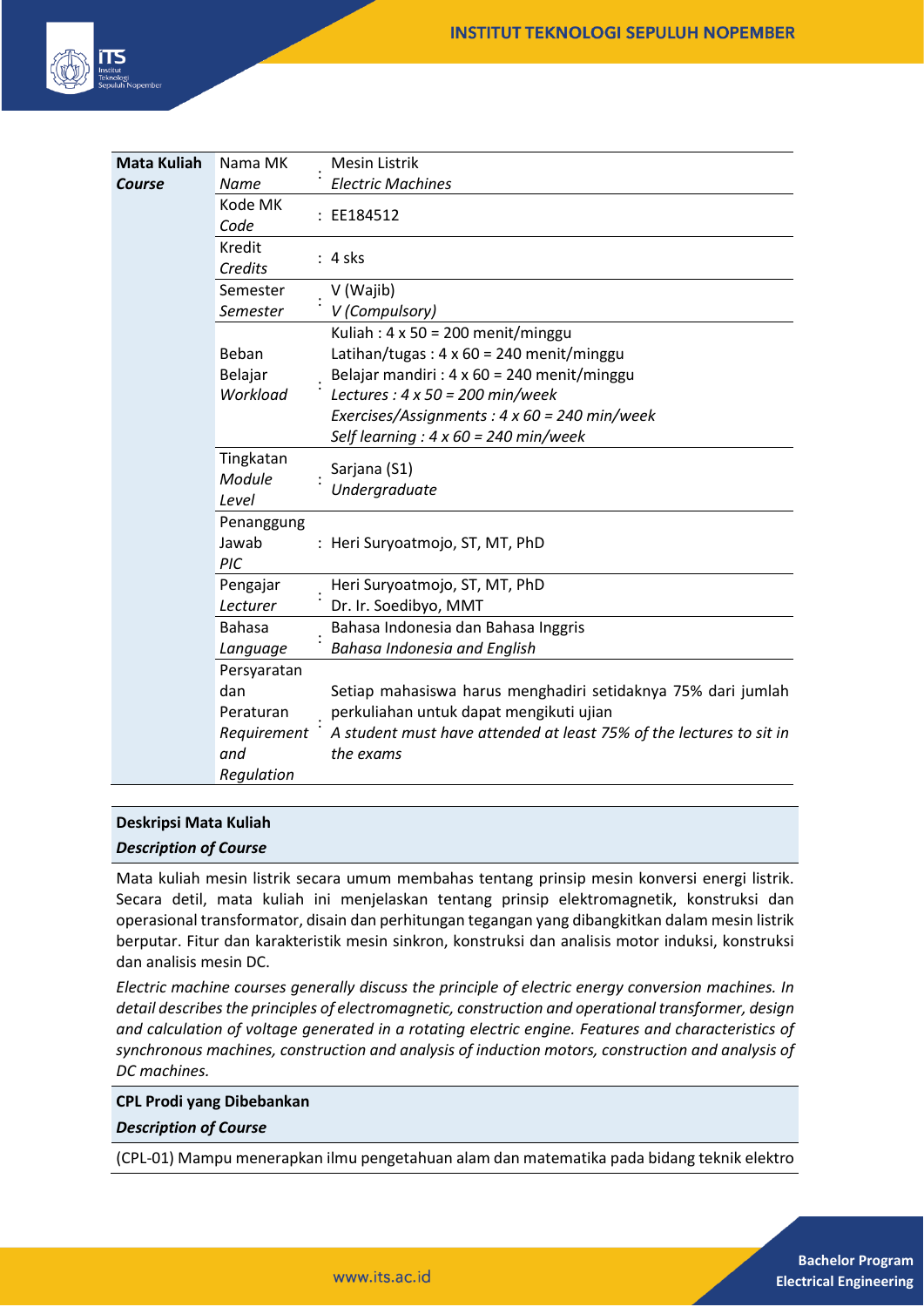

*(PLO-1) Capable to apply knowledge of natural sciences and mathematics to solve electrical engineering problem* 

(CPL-05) Mampu mengidentifikasi, memformulasikan dan menyelesaikan permasalahan dibidang teknik elektro

*(PLO-5)Capable to identify, formulate and solve problems in the field of electrical engineering* 

(CPL-11) Mampu menerapkan metode, ICT, dan perangkat modern dalam penyelesaian permasalahan dibidang teknik elektro

*(PLO-11) Capable to apply methods, ICT, and modern devices in solving problems in the field of electrical engineering*

#### **Capaian Pembelajaran Mata Kuliah**

*Course Learning Outcomes*

(CPMK-01) Menguasai konsep dasar mesin listrik dan karakteristik mesin listrik.

*(CLO-01) Mastering the basic concepts of electrical machinery and electrical machine characteristics.*

(CPMK-02) Mampu menganalisis parameter dalam mesin listrik dan mampu menghitung menghitung kebutuhan mesin listrik dalam sistem tenaga.

*(CLO-02) Able to analyze the parameters in an electric machine and able to calculate the need of electric machines in the power system.*

# **Topik/Pokok Bahasan**

## *Main Subjects*

- 1. Konsep elektromaknet, dasar mesin elektrik, memahami peranan magnet dalam mesin elektrik, dasar-dasar analisis, tanda-tanda dari variabel mesin. *The concept of electromagnetism, the basis of electrical machinery, understands the role of magnets in electric machines, the basics of analysis, the signs of machine variables.*
- 2. Konsep dasar, konstruksi dan macam-macam transformator dalam sistem tenaga listrik dan operasionalnya dalam sistem tenaga listrik. *Basic concepts, constructions and various transformations in electric power systems and their operations in electrical systems.*
- 3. Konsep medan magnet berputar dalam mesin listrik, konstruksi belitan dan proses terbangkitnya tegangan dalam mesin listrik berputar. *The concept of a rotating magnetic field in an electric machine, winding construction and the process of voltage generation in rotating electrical machine.*
- 4. Konstruksi dan fitur mesin sinkron beserta operasionalnya. *Construction and synchronous machine features and their operations.*
- 5. Penentuan rangkain ekivalen, parameter dan cara menganalisis mesin sinkron. *Determination of equivalence circuit, analysis of parameters of synchronous machine.*
- 6. Konstruksi dan operasional mesin induksi *Construction and operation of induction machines*
- 7. Analisis performansi motor induksi. *Induction motor performance analysis.*
- 8. Konstruksi mesin dc dan operasionalnya. *Construction of dc machine and its operation.*